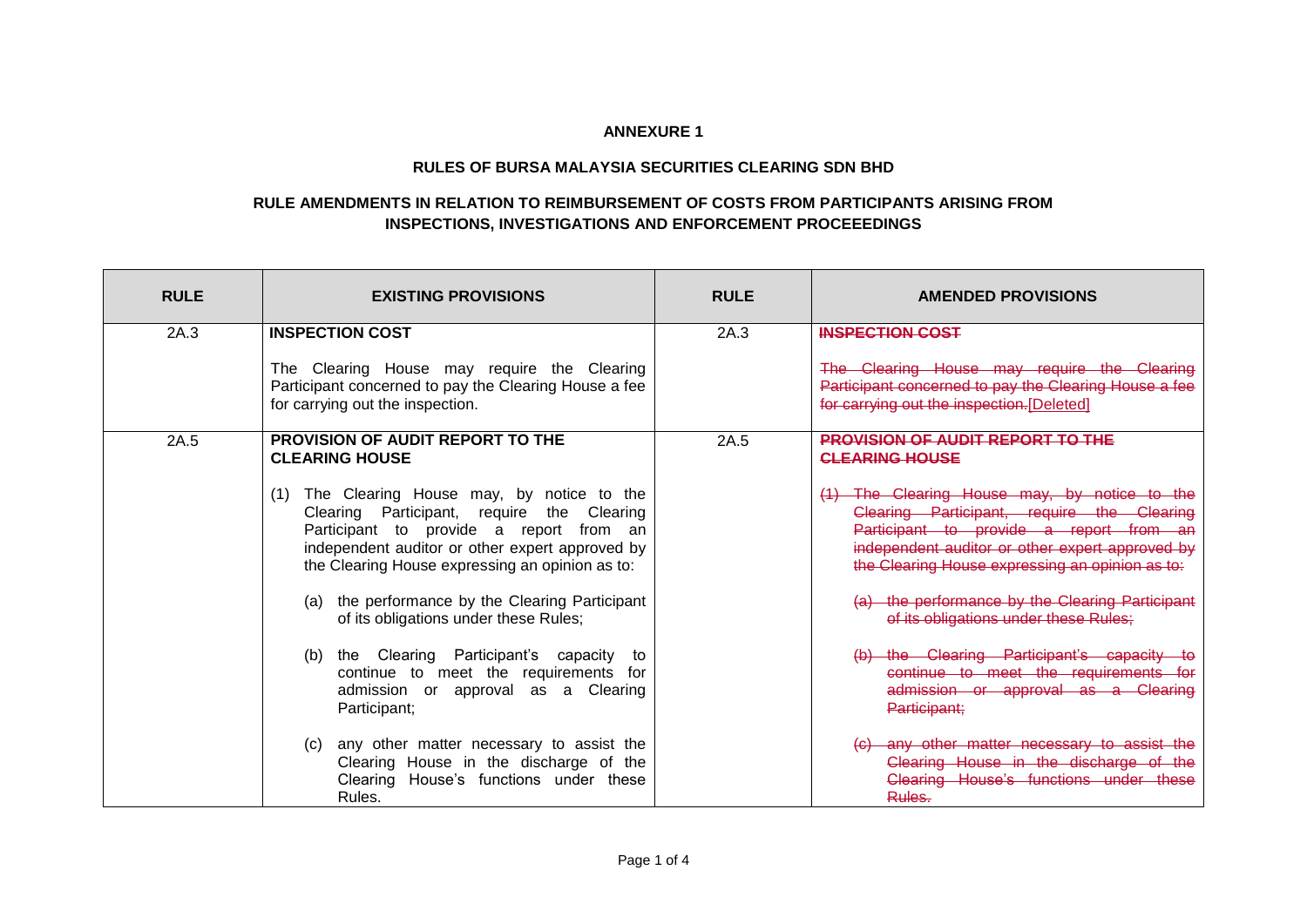| <b>RULE</b> | <b>EXISTING PROVISIONS</b>                                                                                                                                                                                                                                                                                                                                                                                                                                                                                                                                                                                                                                                                                                                                                                                                                                                                                                                                                                                                                   | <b>RULE</b> | <b>AMENDED PROVISIONS</b>                                                                                                                                                                                                                                                                                                                                                                                                                                                                                                                                                                                                                                                                                                                                                                                                                                                                                                                                                                                                                       |
|-------------|----------------------------------------------------------------------------------------------------------------------------------------------------------------------------------------------------------------------------------------------------------------------------------------------------------------------------------------------------------------------------------------------------------------------------------------------------------------------------------------------------------------------------------------------------------------------------------------------------------------------------------------------------------------------------------------------------------------------------------------------------------------------------------------------------------------------------------------------------------------------------------------------------------------------------------------------------------------------------------------------------------------------------------------------|-------------|-------------------------------------------------------------------------------------------------------------------------------------------------------------------------------------------------------------------------------------------------------------------------------------------------------------------------------------------------------------------------------------------------------------------------------------------------------------------------------------------------------------------------------------------------------------------------------------------------------------------------------------------------------------------------------------------------------------------------------------------------------------------------------------------------------------------------------------------------------------------------------------------------------------------------------------------------------------------------------------------------------------------------------------------------|
|             | (2) The Clearing Participant that is required to<br>provide the report referred to in Rule 2A.5(1)<br>must bear the costs in connection with obtaining<br>the report.                                                                                                                                                                                                                                                                                                                                                                                                                                                                                                                                                                                                                                                                                                                                                                                                                                                                        |             | The Clearing Participant that is required to<br>provide the report referred to in Rule 2A.5(1)<br>must bear the costs in connection with obtaining<br>the report. [Deleted]                                                                                                                                                                                                                                                                                                                                                                                                                                                                                                                                                                                                                                                                                                                                                                                                                                                                     |
| 2A.7        | <b>INVESTIGATION COST</b><br>The Clearing House may require the Participant<br>concerned to reimburse the Clearing House all costs<br>the Clearing House incurs in connection with an<br>investigation.                                                                                                                                                                                                                                                                                                                                                                                                                                                                                                                                                                                                                                                                                                                                                                                                                                      | 2A.7        | <b>INVESTIGATION COST</b><br>The Clearing House may require the Participant<br>concerned to reimburse the Clearing House all costs<br>the Clearing House incurs in connection with an<br>investigation.[Deleted]                                                                                                                                                                                                                                                                                                                                                                                                                                                                                                                                                                                                                                                                                                                                                                                                                                |
| 3.2         | <b>DISCIPLINARY POWERS</b><br>The Clearing House may exercise its disciplinary<br>powers under this General Section of Chapter 3<br>against a Participant if the Participant is found to have<br>committed any of the acts of misconduct stipulated in<br>Rule 3.3 ("Defaulting Participant"). The Clearing<br>House's disciplinary powers include the taking of one<br>or more of the following actions:<br>(a) suspend or terminate its Clearing Participantship<br>in accordance with the terms prescribed by the<br><b>Clearing House:</b><br>suspend or terminate the Defaulting Participant<br>(b)<br>as a SBL Participant/Agent in accordance with<br>the terms prescribed by the Clearing House;<br>limit or disallow the access of the Defaulting<br>(C)<br>Participant to any of the services or facilities of<br>the Clearing House or suspend the Defaulting<br>Participant's privileges or activities on such terms<br>and for such period as the Clearing House may in<br>its sole discretion determine, including in relation | 3.2         | <b>DISCIPLINARY POWERS</b><br>The Clearing House may exercise its disciplinary<br>powers under this General Section of Chapter 3<br>against a Participant if the Participant is found to have<br>committed any of the acts of misconduct stipulated in<br>Rule 3.3 ("Defaulting Participant"). The Clearing<br>House's disciplinary powers include the taking of one<br>or more of the following actions:<br>suspend or terminate its Clearing Participantship<br>(a)<br>in accordance with the terms prescribed by the<br><b>Clearing House:</b><br>suspend or terminate the Defaulting Participant<br>(b)<br>as a SBL Participant/Agent in accordance with<br>the terms prescribed by the Clearing House;<br>limit or disallow the access of the Defaulting<br>(C)<br>Participant to any of the services or facilities of<br>the Clearing House or suspend the Defaulting<br>Participant's privileges or activities on such terms<br>and for such period as the Clearing House may in<br>its sole discretion determine, including in relation |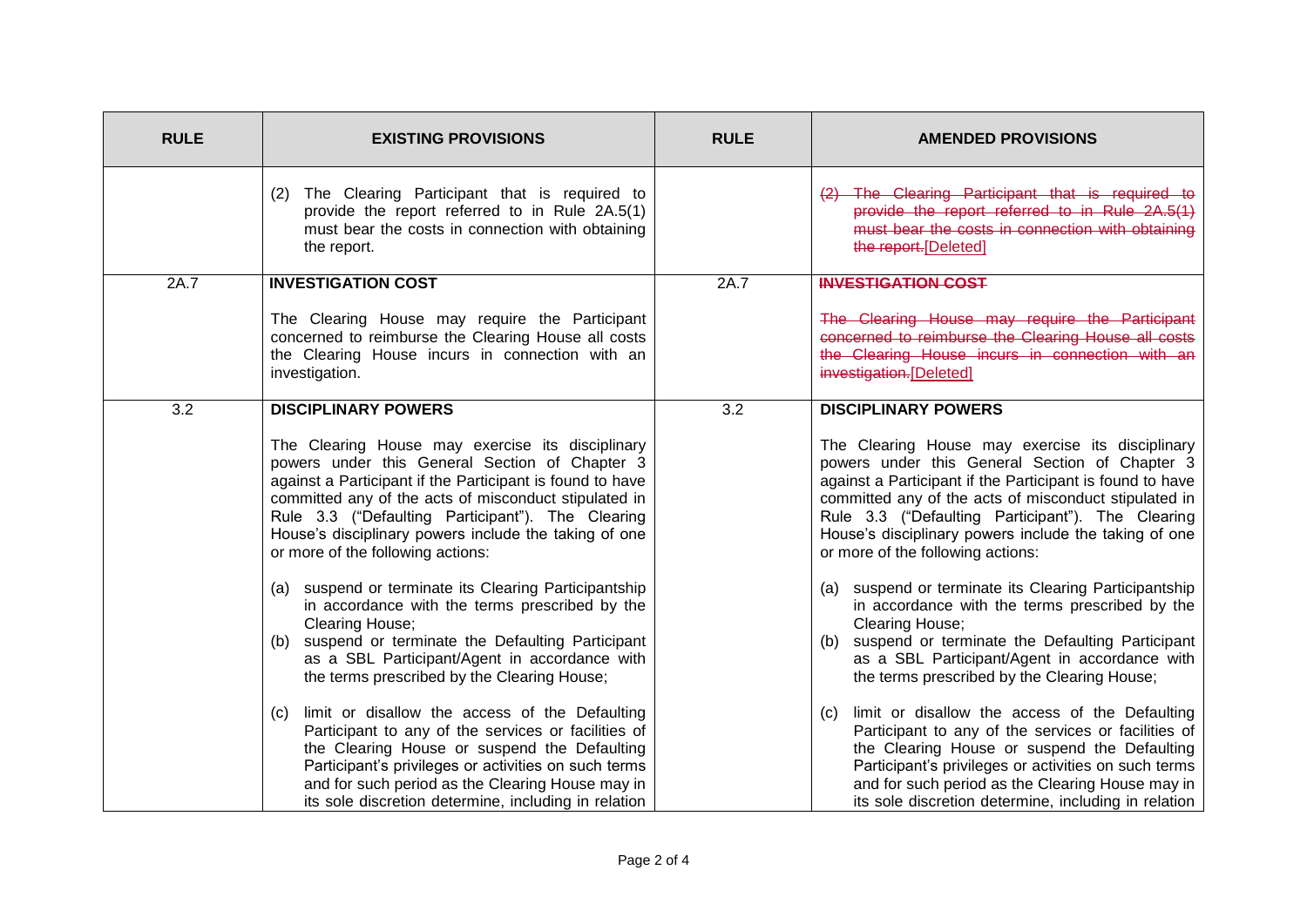| <b>RULE</b> | <b>EXISTING PROVISIONS</b>                                                                                                                                                                                                                                | <b>RULE</b> | <b>AMENDED PROVISIONS</b>                                                                                                                                                                                                                                          |
|-------------|-----------------------------------------------------------------------------------------------------------------------------------------------------------------------------------------------------------------------------------------------------------|-------------|--------------------------------------------------------------------------------------------------------------------------------------------------------------------------------------------------------------------------------------------------------------------|
|             | to any function that has been outsourced;                                                                                                                                                                                                                 |             | to any function that has been outsourced;                                                                                                                                                                                                                          |
|             | (d) impose a fine not exceeding RM1 million on the<br><b>Defaulting Participant;</b>                                                                                                                                                                      |             | impose a fine not exceeding RM1 million on the<br>(d)<br>Defaulting Participant;                                                                                                                                                                                   |
|             | reprimand (privately or publicly) the Defaulting<br>(e)<br>Participant;                                                                                                                                                                                   |             | reprimand (privately or publicly) the Defaulting<br>(e)<br>Participant;                                                                                                                                                                                            |
|             | impose any restriction or condition in relation to<br>(f)<br>the breach committed or on the activities that a<br>Defaulting Participant who is a Clearing<br>Participant undertakes;                                                                      |             | impose any restriction or condition in relation to<br>(f)<br>the breach committed or on the activities that a<br>Defaulting Participant who is a Clearing<br>Participant undertakes;                                                                               |
|             | impose one or more conditions for compliance<br>(g)<br>including issuing a directive to take such steps to<br>remedy or mitigate the breach, other than a<br>directive to make restitution;                                                               |             | impose one or more conditions for compliance<br>(q)<br>including issuing a directive to take such steps to<br>remedy or mitigate the breach, other than a<br>directive to make restitution;                                                                        |
|             | (h) direct a Defaulting Participant who is a Clearing<br>Participant to take appropriate action against any<br>of its employees or agents if such employees or<br>agents caused the Defaulting Participant to<br>commit the breach;                       |             | direct a Defaulting Participant who is a Clearing<br>(h)<br>Participant to take appropriate action against any<br>of its employees or agents if such employees or<br>agents caused the Defaulting Participant to<br>commit the breach;                             |
|             | mandate education, training or such other types<br>(i)<br>of programme as may be determined by the<br>Clearing House, to be undertaken<br>or<br>implemented by the Defaulting Participant who is<br>a Clearing Participant, for its employees;            |             | mandate education, training or such other types<br>(i)<br>of programme as may be determined by the<br>Clearing House, to be undertaken or<br>implemented by the Defaulting Participant who is<br>a Clearing Participant, for its employees;                        |
|             | direct payment of all or part of the costs incurred<br>(j)<br>by the Clearing House in connection with the<br>disciplinary proceedings commenced against the<br>Defaulting Participant, subject to an internal<br>criteria as approved by the Commission; |             | direct payment of all or part of the costs incurred<br>(j)<br>by the Clearing House in connection with the<br>disciplinary proceedings commenced against the<br>Defaulting Participant, subject to an internal<br>criteria as approved by the Commission[Deleted]; |